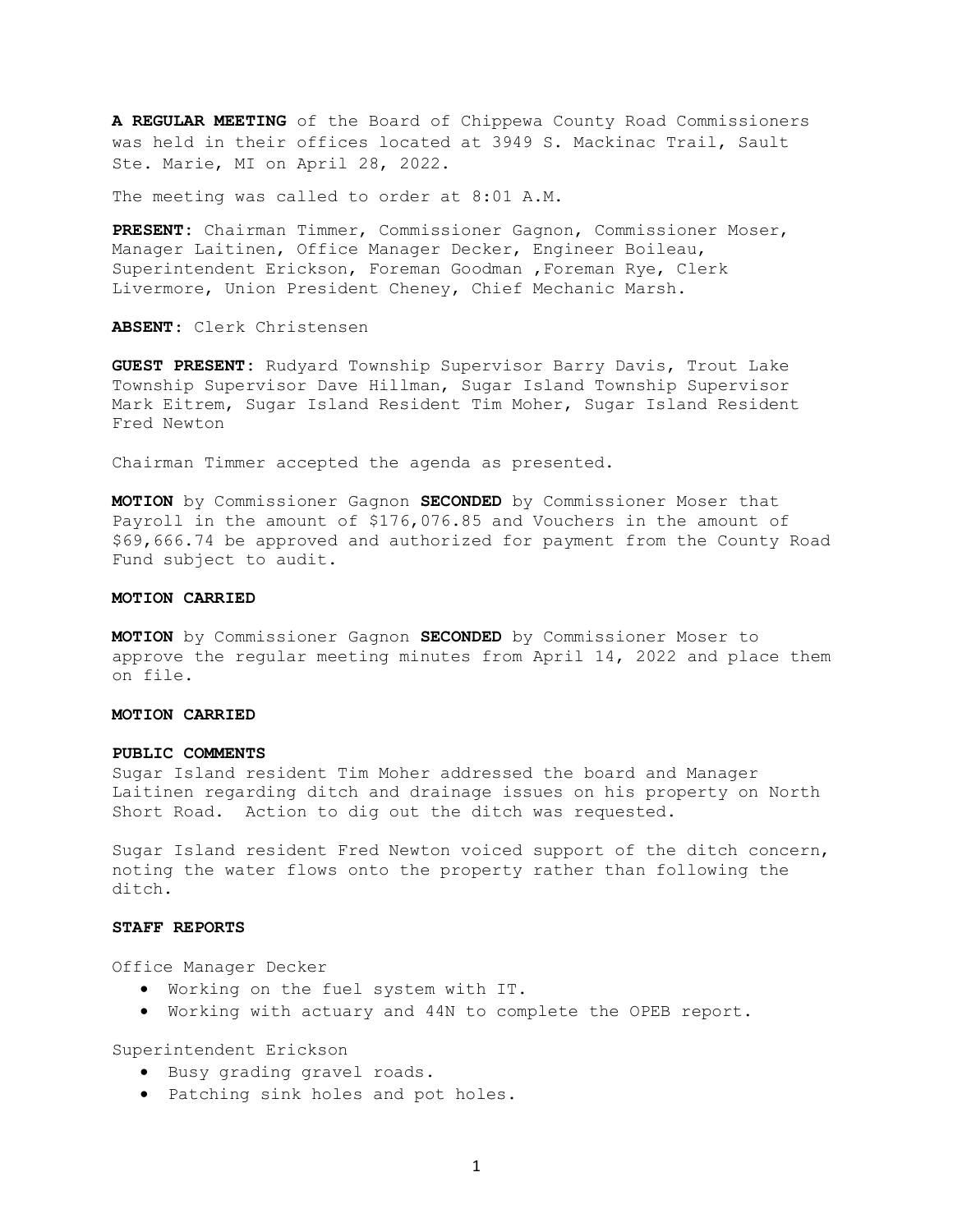• Pulling sanders off equipment.

Foreman Goodman

• Same as Sault.

Foreman Rye

• Same as Rudyard.

Engineer Boileau

- Next week is traffic control training.
- Gearing up for construction
	- o Industrial Park Drive
		- o Bridge projects over Gogomain
		- o Six mile at Waiska River
		- o Local paving Hulbert

Clerk Christensen

• No Report.

Union President Cheney

• Nothing new to report.

Payroll/H.R./Board Clerk Livermore

- Reasonable Suspicion training is scheduled for Tuesday, June 21. The plan is to require District Foremen, Garage Foremen, and administrative staff to attend. For some it will be a refresher for some of our new garage foremen it will be new information. An invitation has been extended to neighboring counties to attend.
- Attached to paychecks are AFLAC form. The rep will be here on Wednesday, May 25 for anyone who wants to make an appointment in the morning or walk in to see her in the afternoon. The form attached to the checks must be completed and returned to Bobbie by the end of May. If employees have a plan and are not making changes or are opting out of participation, there is a section of the form to complete. EVERYONE must return a completed form.
- Due to a tight schedule, the next payroll (pay date May 12th) will be processed early. All time cards must be completed and approved by end of day on Thursday, May 5th. Any missing time cards for this period will be added to the May 26th pay date. A reminder notice has been provided for all garages to be posted near the time keeping computers.
- Part of UP Road Builders includes the auction items. The clerks would like to put together one or more auction items together in CCRC name. We are looking for support from staff and commissioners for items.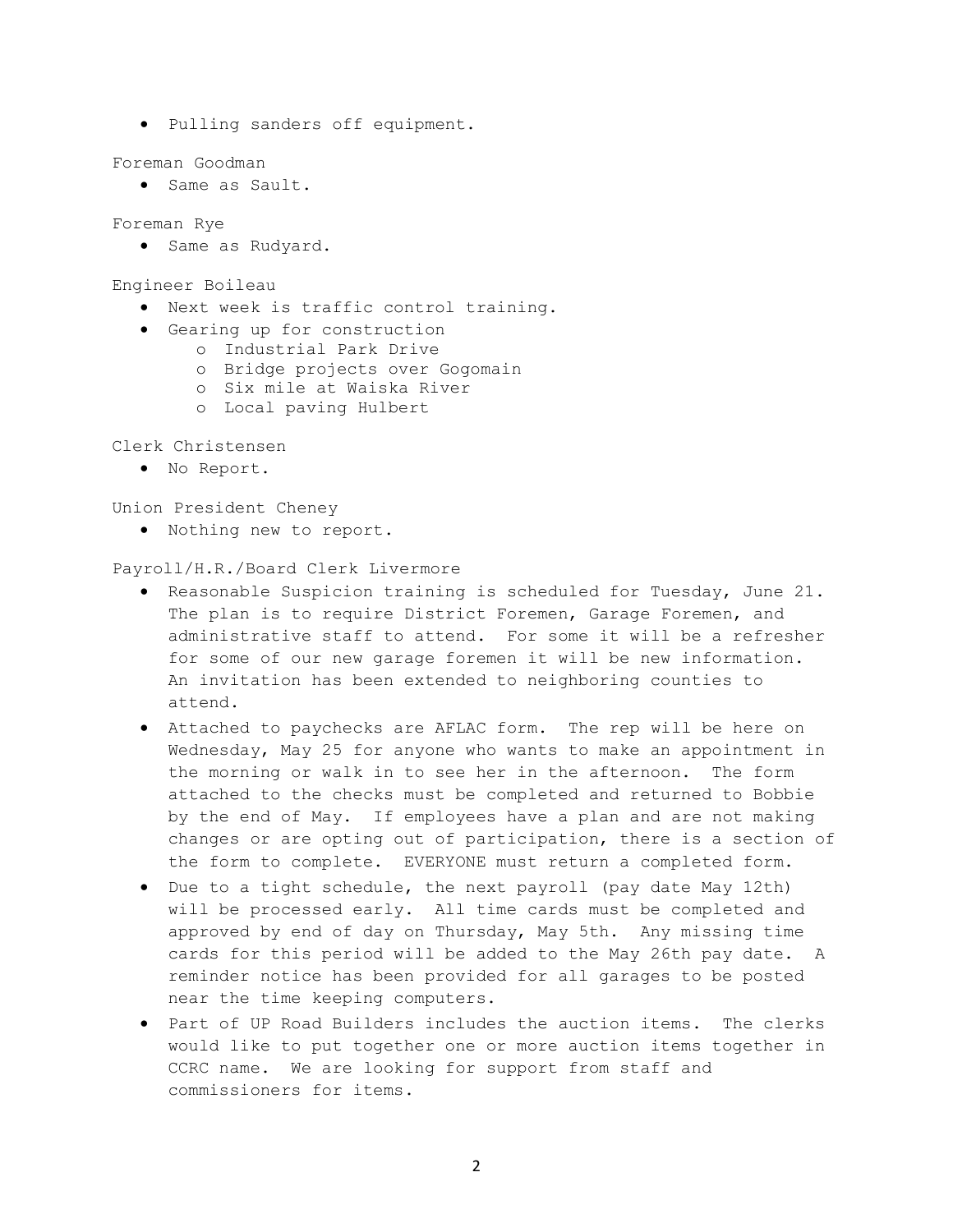#### Chief Mechanic Marsh

• Busy in the shop. It's been a long winter and the equipment shows it. Lots to do.

# **MANAGER'S REPORT**

- Planning and scheduling UP Road Builders. Agenda is coming together with guest speakers from US Army Corps of Engineers and Enbridge and a boat tour to follow.
- Met with the contractor for the State mowing. Little Man Services was awarded the contract and has all paperwork in order and equipment leases lined up.
- Coordinating with MDOT for some maintenance projects, including Fair Road / M-80 water drainage. Upcoming tree cutting restrictions will make this challenging.
- Have a follow-up meeting with the group looking at state funded disaster relief.
- Next week we have been invited to an event at Bahweting School to recognize a group of students earning second place in the Future Cities competition.
- Received the schedule from the City on the Three Mile project. It starts on June 6 and will run from the round-a-bout to M-129.
- Hoping to see House Bill 6023, introduced by Representative DaMoose get some traction and pass. This proposal is the removal of royalties on gravel removed from state land.
- Thaw is progressing but with the lack of warm temperatures it is slow. Still holding on the lifting of restrictions.
- Received the health care insurance renewal information from 44N. Will work to schedule a discussion with the union soon.
- Will be sending a letter to the union to open negotiations for the next contract.

## **NEW BUSINESS**

A.) RESOLUTION 2022-11 – MDOT Contract #22-5062 Lakeshore Drive.

**MOTION** by Commissioner Gagnon **SECONDED** by Commissioner Moser to authorize Engineer Boileau to sign the MDOT Contract #22-5062.

## **MOTION CARRIED BY UNANAMOUS ROLL CALL VOTE**

B.) Cooperative Forest Road Agreement – this is the master agreement with USDA Forrest Service. It is a 5 year agreement to cooperatively maintain the roads in this system.

**MOTION** by Commissioner Gagnon **SECONDED** by Commissioner Moser to authorize Manager Laitinen to sign the agreement.

#### **MOTION CARRIED**